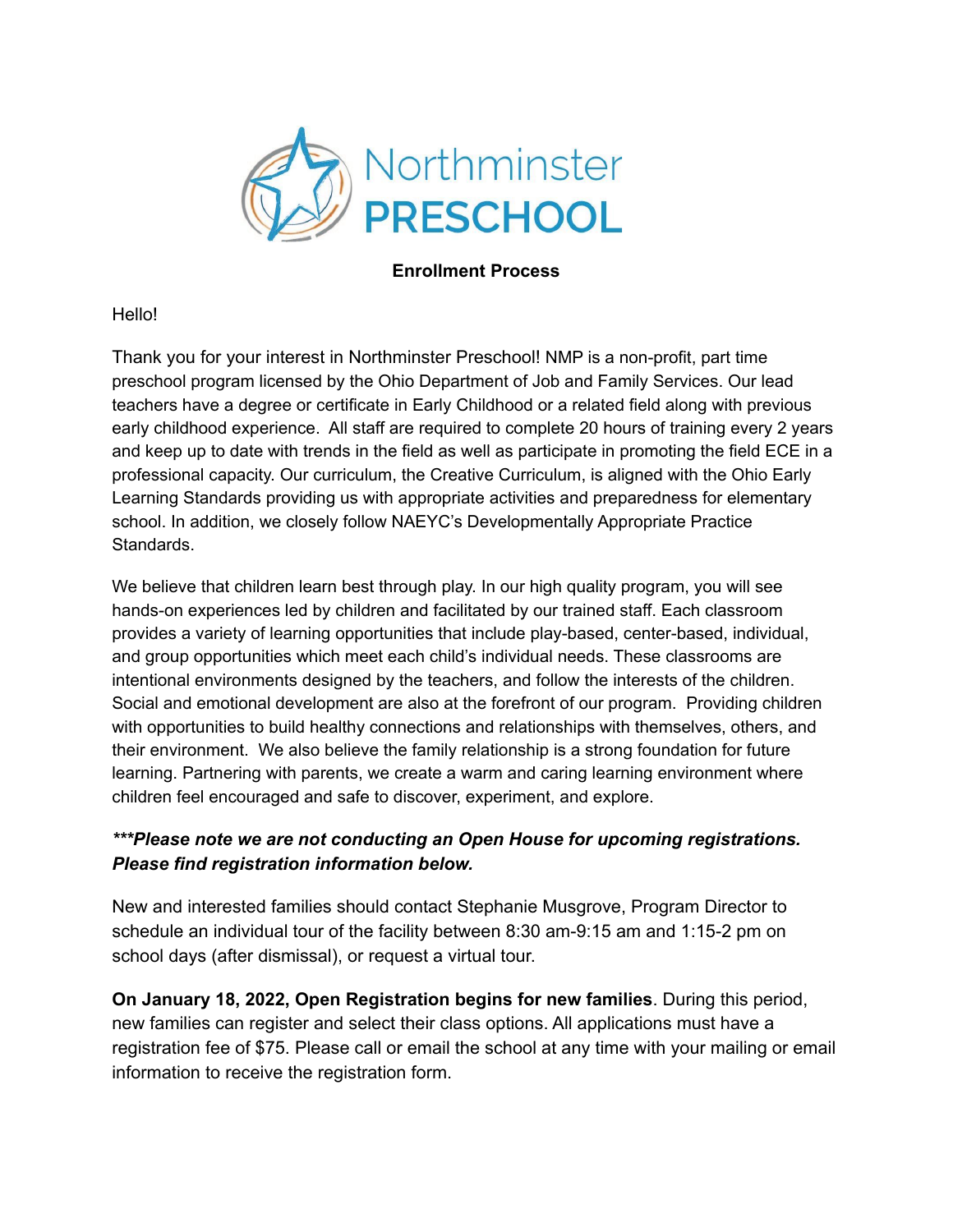Registration is ongoing until all spaces are filled. If all spaces become filled, a waitlist is started for each class option and based on the date the application was submitted. All applications must have a registration fee of \$75, and a \$50 fee for church members or a second child.

*New families will receive a NMP Tuition Agreement when their first or second choice for class, if available, and will be due within 2 weeks after receipt of the Tuition Agreement. Receipt of the signed Tuition Agreement, 1st Installment and Materials Fee guarantees a child's space in the program. If all options are full, families will receive notice of placement on the waitlist.*

In **July**, the **Back to School Packet** is mailed to your home. It contains registration materials, well physical and immunization statements, and other required information.

Each family will receive a **Welcome Email** from their child's teacher in **August** with your Back to School Conference Time and Transition Week Schedule.

Please contact me if you have any questions regarding the upcoming school year or registration process. We look forward to another great year with your family!

Stephanie Musgrove

Program Director 513-964-2323

smusgrove@northminsterchurch.org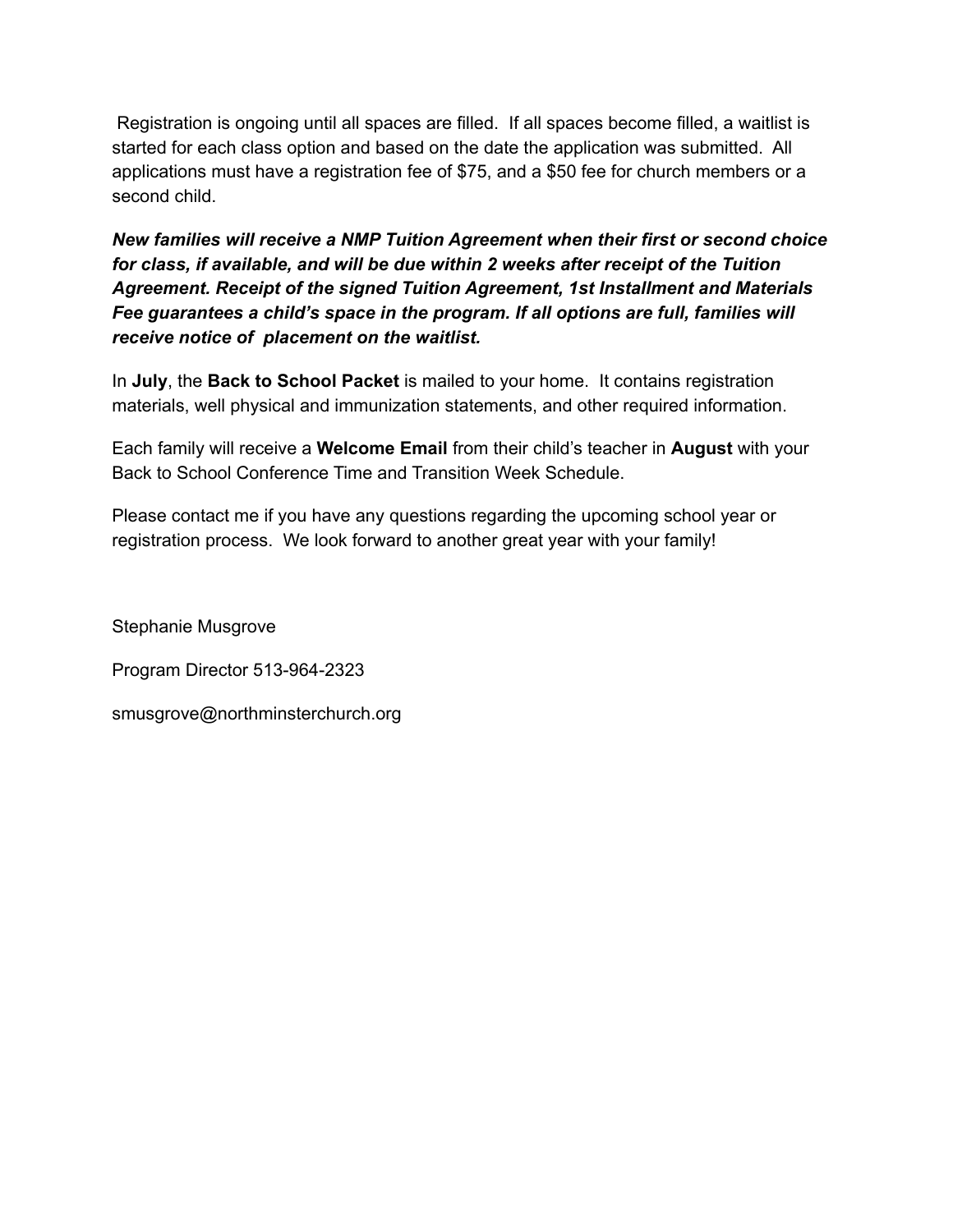

# Family Calendar 2022-2023

*(tentative- we closely follow the Finneytown School Calendar)*

## **September**

| 9/1  | All Paperwork and second tuition installment is DUE                       |
|------|---------------------------------------------------------------------------|
|      | *Tuition installments for the 22-23 school year is due the first of every |
|      | month, Sept through May.                                                  |
| 9/1  | Parent Meetings via ZOOM (Links will be emailed on 8/31)                  |
|      | Toddlers 6-6:45pm                                                         |
|      | Preschool 7-8pm                                                           |
| 9/6  | Orientation Week (one on one with your child and teacher)                 |
| 9/12 | Transition Week (half of the class comes half the time, then switch)      |
| 9/19 | <b>Regular Class Schedules</b>                                            |
|      |                                                                           |

#### **October**

| 10/4  | <b>Board Meeting</b>     |
|-------|--------------------------|
| 10/28 | <b>Halloween Parties</b> |
| 10/31 | <b>Halloween Parties</b> |

### **November**

- 11/1 Election Day- No School
- 11/8 Board Meeting 7:30
- 11/21 Conferences *No School*
- 11/22 Conferences *No School*
- 11/23-11/25 Thanksgiving break *No School*

#### **December**

| 12/6  | <b>Board Meeting Dinner</b>  |
|-------|------------------------------|
| 12/14 | <b>NMP Christmas Concert</b> |